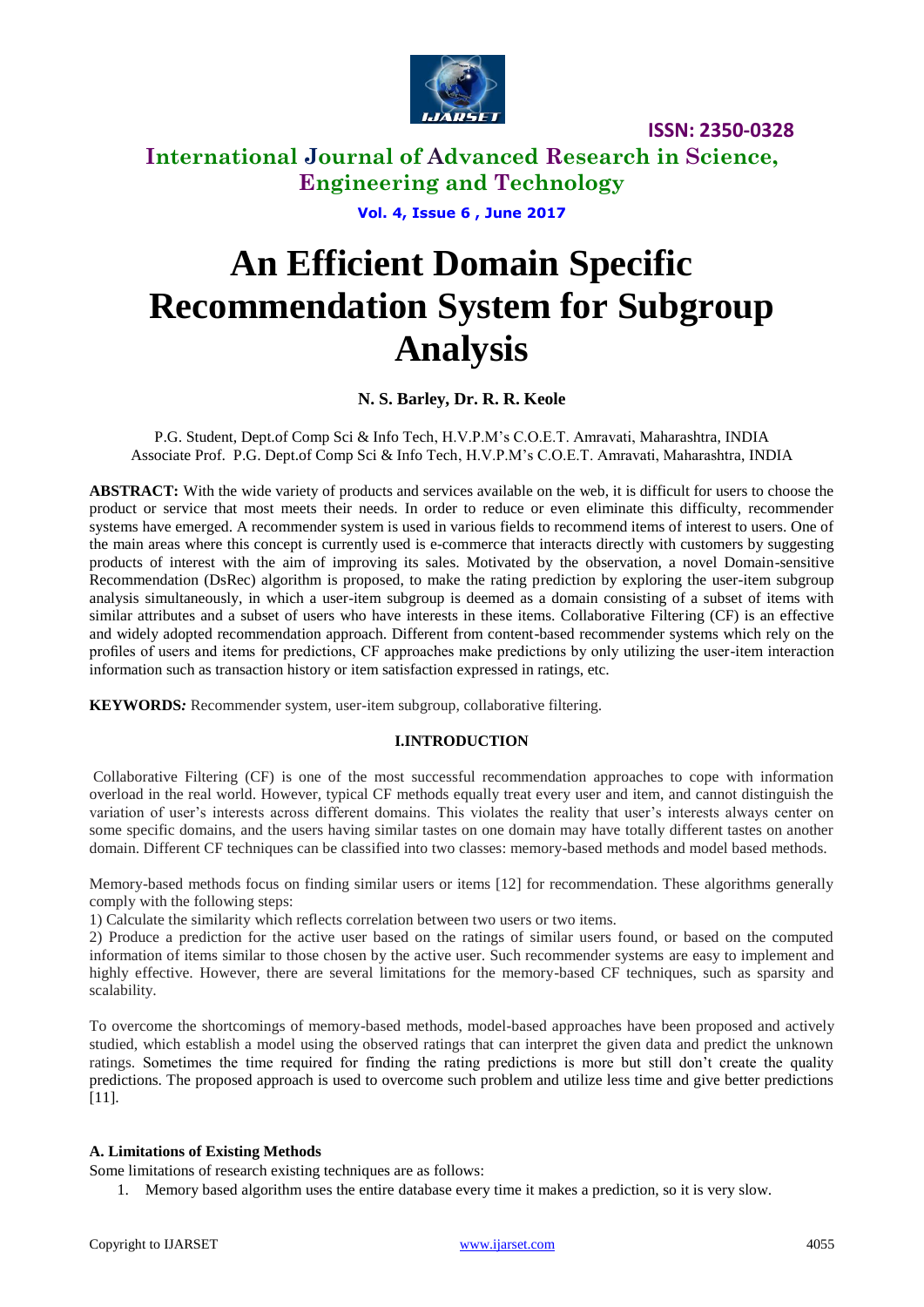

# **International Journal of Advanced Research in Science, Engineering and Technology**

**ISSN: 2350-0328**

#### **Vol. 4, Issue 6 , June 2017**

- 2. The fact that Model-based system do not use all the information (the whole dataset) available in database, it is possible that with model-based systems don't generate accurate predictions.
- 3. Building a model is often a time- and resource-consuming process, so it is usually more difficult to add data to model-based systems, making them inflexible.

#### **II. PROPOSED METHODOLOGY**

Domain-sensitive Recommendation Algorithm is proposed in this paper. This method provides the efficient way to identify the domain and them grouping them into subgroups depending on area of interest. So the performance of the Recommendation Systems will improve and give better recommendations. This paper gives the efficient way to improve the performance of the existing methods, also gives efficient recommendation by combining the existing methods to improve the performance of the systems and better prediction can be made using proposed method.

#### **A. Architecture of Proposed System**



Fig 1: Architecture of the proposed DsRec

#### **Rating Prediction Model**

As a typical solution, matrix factorization is adopted for rating prediction in our work. Suppose we have a user item rating matrix describing N users' numerical ratings on M items. Since in the real-world, each user usually rates a very small portion of items, the matrix R is extremely sparse. A matrix factorization approach seeks to approximate the rating matrix R by a multiplication of K-rank factors.

#### **Domain Detection Model**

In this step, we will systematically interpret how to detect user-item subgroups (domains) with a bi-clustering model, which is also a two-sided clustering solution. It has been shown that the two-sided clustering often yields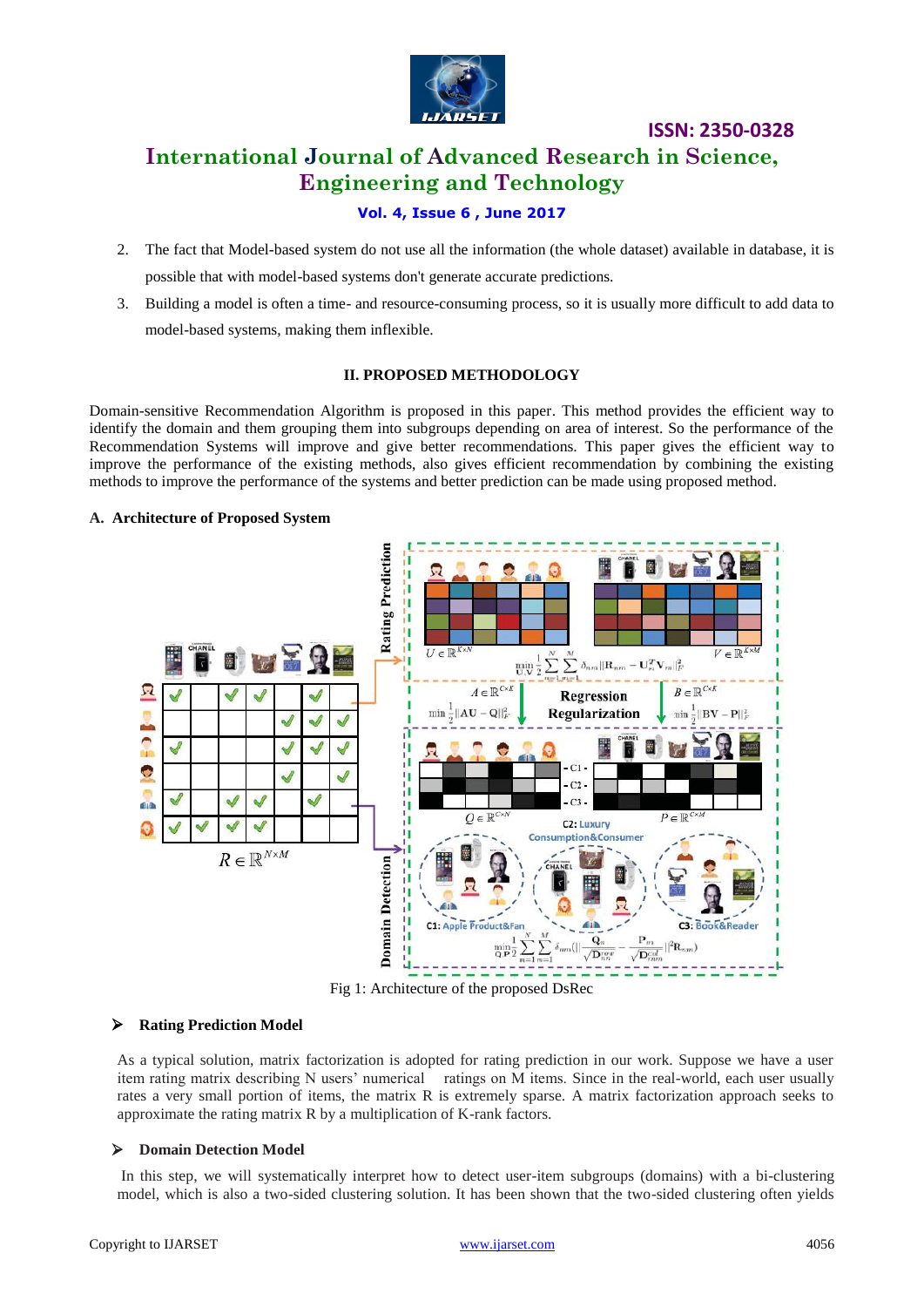

# **International Journal of Advanced Research in Science, Engineering and Technology**

#### **Vol. 4, Issue 6 , June 2017**

impressive performance over traditional one-sided clustering algorithms. More importantly, the resulting coclustered subgroups may reveal valuable insights from the item attributes. For example, John likes both iPhone6Plus and a Louis Vuitton bag. If our bi-clustering model groups John, iPhone6Plus, and Louis Vuitton together, we can explain the domain is related to luxury consumption, since both iPhone6Plus and Louis Vuitton are luxury products.

#### **Regression regularization**

In the regression regularization is that the latent factor representations of users (and items) are required to reflect the preferences of users (and the attributes of items) across different domains. In other words, the latent factor representations should be discriminative enough to find the subgroup distributions of users and items, and in turn some domain information should be embedded into the latent factor representations for rating prediction.

#### **B. The Proposed Solution**

The solution that proposed here is basically helps in reducing the extra efforts to recommend good products to users. The working of system in stepwise representation is as follows:

#### **Step 1: (Initial step)**

Creating new user account and searching product of interest

#### **Step 2: (Storing Process)**

Store user's history and user details in the database.

**Step 3: (Evaluation Process)**

Evaluate the recommendations using user history stored in database.

#### **Step 4: (Clustering Process)**

Forming High Rating product clusters

#### **Step 5: (Analysis Process)**

Creating the graph of count v/s no. of user reviews

#### **Step 6: (Recommendation Process)**

Recommend product to user according to user interest and the analysis.

#### **III. SYSTEM OVERVIEW WORKING**

#### **A. Flowchart**

Following flowchart describes the proposed system step by step



Fig 2: Flowchart of proposed system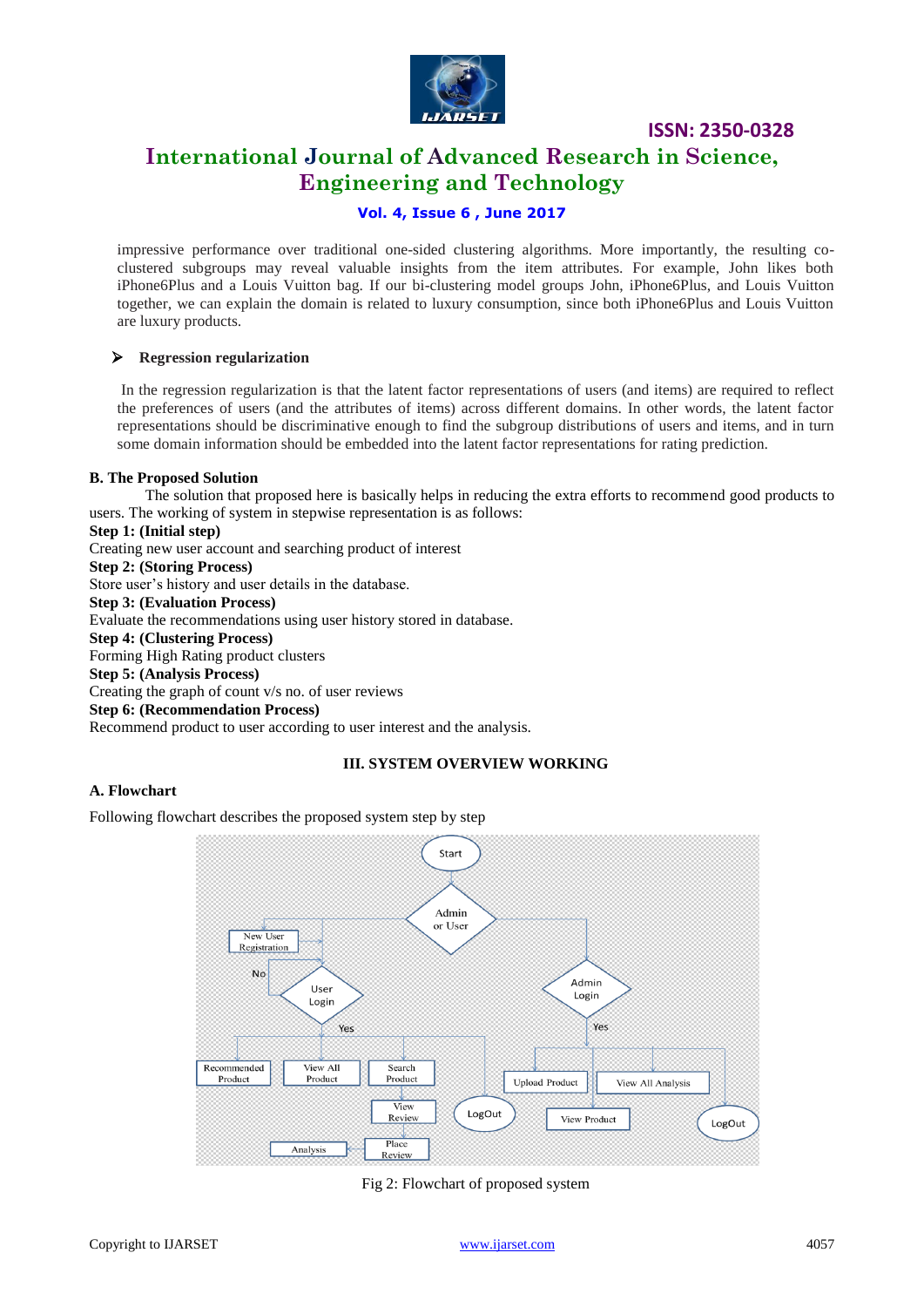

## **International Journal of Advanced Research in Science, Engineering and Technology**

#### **Vol. 4, Issue 6 , June 2017**

#### **B. Modelling of Proposed Methodology**

Modelling is the representation of a method which is used by simulation. Models may be mathematical, physical, or logical representations of a system, entity, phenomenon, or process. Models are, in turn, used by simulation to predict a future state. The Models of proposed method are as follows:

#### **Domain-sensitive Recommendation Systems**

**Input** : Any real time database of e-commerce website. **Output:** 

- **a.** Rating prediction model.
- **b.** Domain detection model.
- **c.** Regression regularization terms
- **d.** Group of Item Analysis

#### **Algorithm**

- Step 1: Create user account
- Step 2: Login to user account
- Step 3: Searching of items
- Step 4: View product of interest
- Step 5: Store user searching history in database
- Step 7: If user=new then go to step 1 and repeat the procedure Else

Step 8: Find the ratings and recommend top rating products



Fig 3: Flowchart of DsRec algorithm

#### **C. Implementation of Proposed Work**

Implementation encompasses all the processes involved in getting new software or hardware operating properly in its environment, including installation, configuration, and running, testing, and making necessary changes. As such, implementation is the action that must be followed by users as any preliminary things in order to see how it works. The issues considered for implementing new approach are,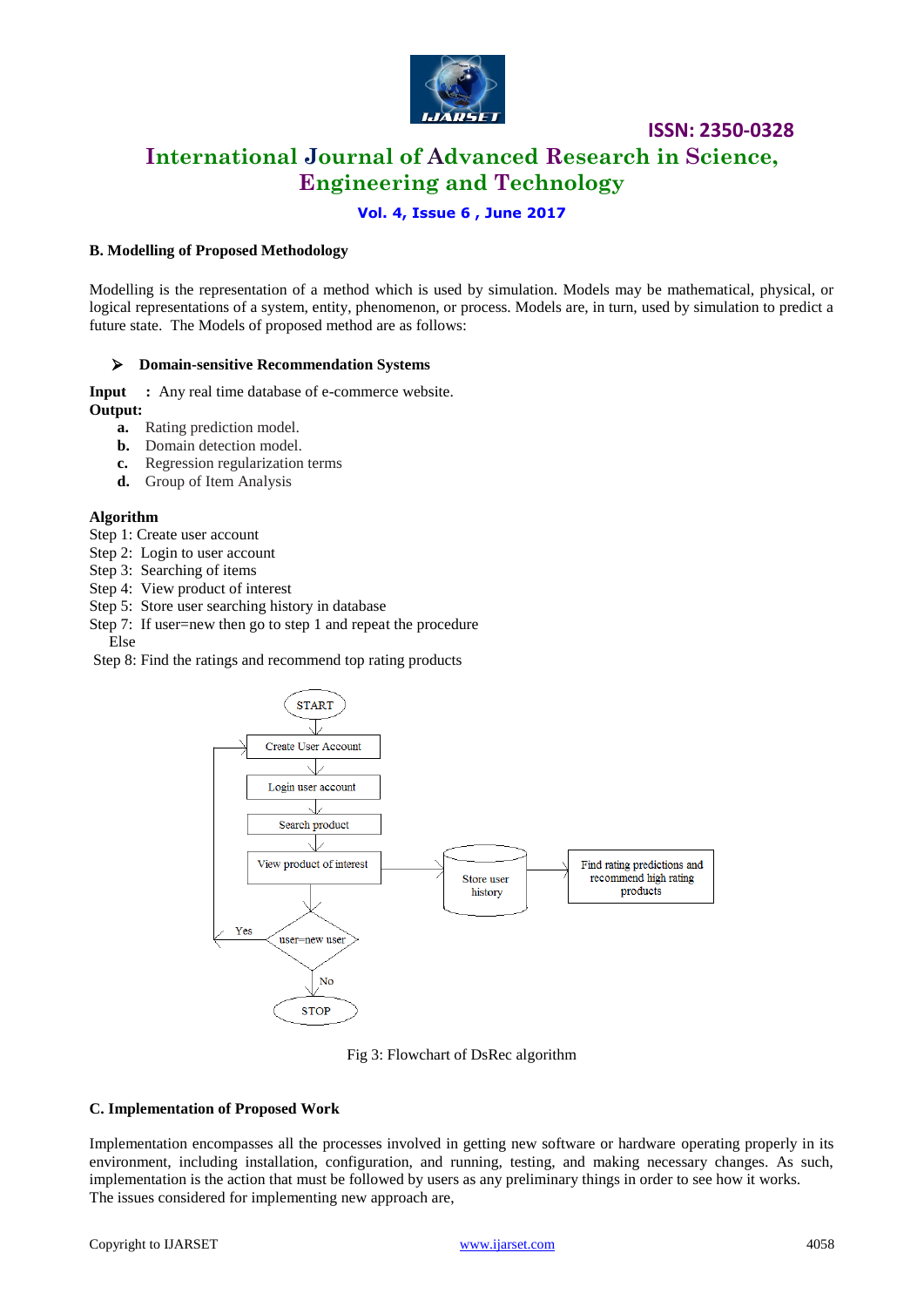

# **International Journal of Advanced Research in Science, Engineering and Technology**

#### **Vol. 4, Issue 6 , June 2017**

#### **1) Prediction Calculation Time**

It considers the processing time of calculation using the contextual information to find the appropriate rating predictions. If the prediction calculation requires more time for ratings then performance of method will decrease.

#### **2) Prediction Quality**

It considers the quality of the predictions required in the recommendation systems. If the quality of the predictions is bad, then performance will decrease.

#### **IV. RESULT ANALYSIS**

This part focuses on result and its analysis based on the tools used for this method. The tools help in analyzing the user and the admin analysis graphs which help both user and the admin to know which products are the topic of discussion recently. To evaluate the behavior of the user the parameters like user interest, count, user reviews are used. An example to show the analysis is given below.



Fig4: Result of Analysis

This analysis is nothing but the graph between name of product and count. The count is no. of reviews on the product. These graphs shows the top products which are more discussed among users. This recommends users the top product and helps user to choose better product.

#### **A. Advantages**

- 1. The performance is better in terms of quality and time.
- 2. It provides the better use of the database which store user and product history.
- 3. Quality prediction, Scalability, Prediction, speed are the main advantages of the proposed scheme.

#### **V. CONCLUSION AND FUTURE WORK**

The proposed method provides the efficient approach to find the appropriate rating predictions. In other words provides the better recommendations to the users of same interest. This approach calculates the ratings of the items searched by the users. The reviews on the product help in the analysis phase. The use of few recommendations optimize the less